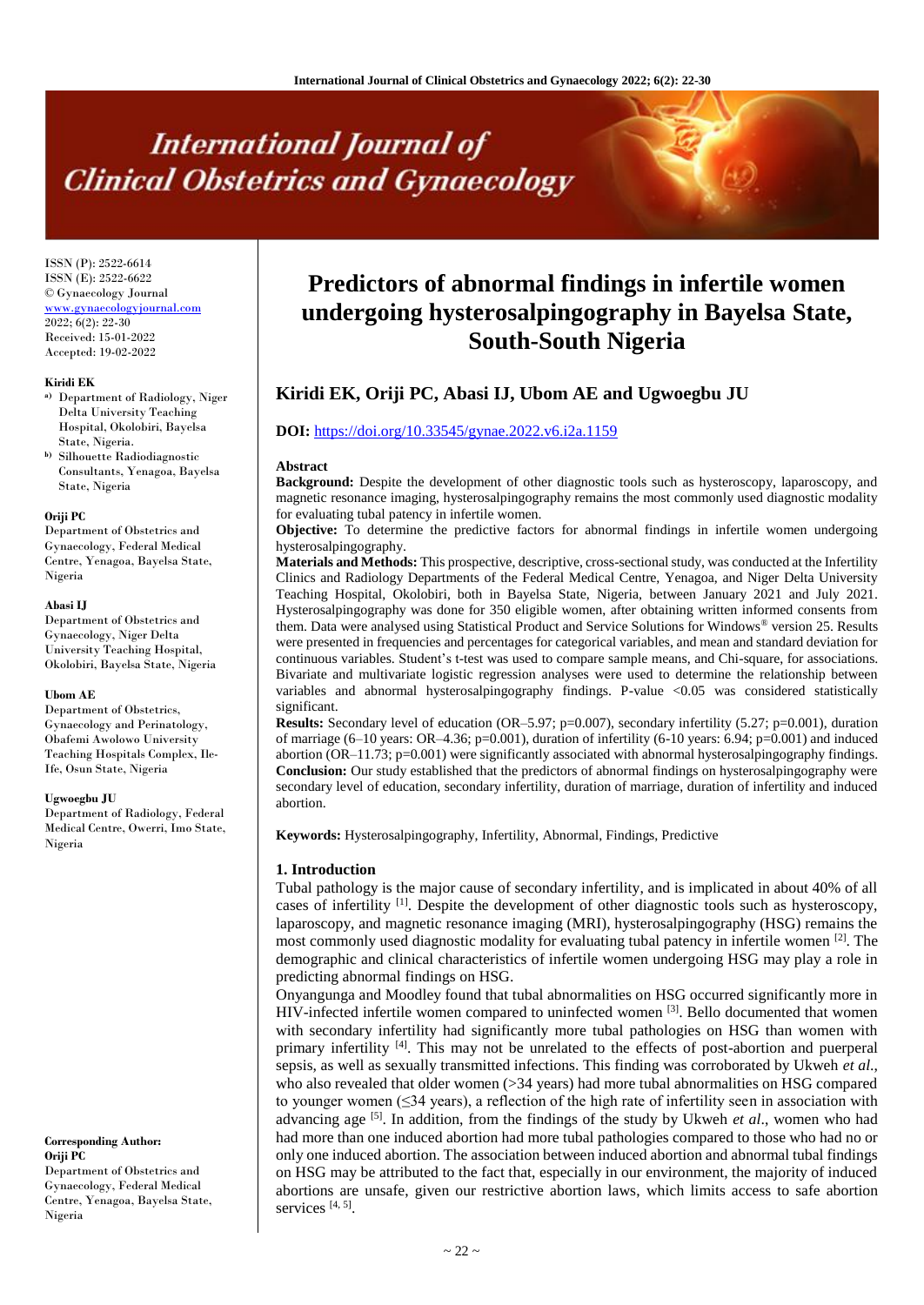Furthermore, nulliparous women have been found to be significantly more likely to have abnormal HSG findings than parous women; so also, women with a history of pelvic inflammatory disease (PID) compared to those without a previous PID [5] . Torres-Sánchez *et al*., found a significant association between a history of PID and early age at sexual debut and increased risk of tubal infertility  $[6]$ . Long duration of infertility, previous ectopic pregnancy, previous gynaecological and abdominal surgery, and previous PID were associated with a significantly higher risk of tubal abnormality on HSG in the study by Farhi *et al*. [7] Previous gynaecological and abdominal surgery predispose to tubal infertility owing to postoperative infection, scarring and adhesion formation. This study sought to determine the predictors of abnormal findings in infertile women undergoing HSG in Bayelsa State, South-South Nigeria.

#### **2. Materials and Methods**

This prospective, descriptive, cross-sectional study was conducted over a seven-month period, from January to July 2021, at the Infertility Clinics and Radiology Departments of the Federal Medical Centre, Yenagoa, and Niger Delta University Teaching Hospital, Okolobiri, both in Bayelsa State, Nigeria. These hospitals are the two tertiary hospitals in Bayelsa State, and they provide training, research and tertiary healthcare services to the population in Bayelsa State, as well as the neighbouring Rivers and Delta States, in South-South Nigeria. All women that present to the infertility clinics of the study centres for evaluation of infertility are referred to the radiology departments, for hysterosalpingography, as part of their investigations.

The sample size for this study was calculated using the formula:

 $n = z^2 pq/d^2$ <sup>[8]</sup>

Where:

 $n =$  minimum sample size

 $z =$  normal standard deviation set at 95% confidence limit = 1.96  $p =$  prevalence of infertility which was 32% (0.32) from a previous study in South-South Nigeria<sup>[9]</sup>.

 $q = 1-p$  (complementary probability).

 $d = margin of error = 5\% = 0.05$ Calculation:  $n = (1.96)^2 \times 0.32 \times 0.68 / (0.05)^2$ n = 3.8416 x 0.32 x 0.68 / 0.0025

 $n = 0.8359 / 0.0025$ 

 $n = 334.37$ 

After giving room for attrition of 5%, n was adjusted to 350. Therefore, 350 women being evaluated for infertility were selected for this study from the gynaecological clinics. These women were recruited consecutively until the sample size was complete. Hysterosalpingography was performed for these women in the radiology departments of both study centres.

Infertile women referred for hysterosalpingography, who gave consent, and completely filled the consent/questionnaire form, were included in the study. Exclusion criteria included abnormal uterine/vaginal bleeding before the procedure, on-going menstruation, discharge on inspection of the cervix, cervical stenosis/cervical pathology, evidence of pelvic inflammatory disease, previous history of contrast hypersensitivity, and all patients that declined consent or incompletely filled the consent form and questionnaire.

The objective of the study, the procedure and the likely benefits to the patients were explained to them. Written informed consents were obtained from the women that met the inclusion criteria.

Their age, level of education, occupation, parity, body mass index and other patients' information were obtained and documented. Afterwards, they were referred to the Radiology Department for hysterosalpingography.

# **2.1 Procedure**

All the hysterosalpingography investigative modalities were performed at the Radiology Unit of both hospitals, on outpatient basis. The procedure was performed during the proliferative phase of the menstrual cycle, between days 7–10. Lead apron, for body protection, and eye shield, were worn by the radiologist performing the procedure. Prior to the procedure, the patient was asked to abstain from unprotected sexual intercourse from the beginning of her menses until after the procedure, to exclude the risk of pregnancy, which is an absolute contraindication to the procedure. Allergy to contrast media was also excluded.

The patient was placed in lithotomy position on the x-ray table, and a warmed bivalve speculum was introduced to visualize the cervix. The vagina and cervix were cleaned with chlorhexidine solution, following which the cervix was grasped at 12 o'clock position with a tenaculum, and gentle traction applied. A selfretaining cannula was then introduced into the cervical canal, and about 10–20 ml of Urographin, a radio-opaque, water-soluble radiologic contrast media was introduced through the cannula into the uterus, after removing the speculum. Before introducing the contrast, a scout x-ray film was obtained.

The patient was placed supine after contrast media administration, and filling of the uterine cavity and fallopian tubes, and spillage of the dye into the peritoneal cavity was observed under fluoroscopy, with serial x-ray images taken during filling of the uterine cavity, filling of the fallopian tubes, as well as during contrast spillage into the peritoneal cavity. On completion of the procedure, the instruments were removed in turns, the patient was cleaned and repositioned, and asked to put her clothes on. The hysterosalpingography films were reported by Consultant Radiologists, and the study findings were explained to study participants.

#### **2.2 Data analysis**

Data were entered into a pre-designed proforma, and were analysed using Statistical Product and Service Solutions for Windows® version 25 (SPSS Inc.; Chicago, USA). Results were presented in frequencies and percentages for categorical variables, and mean and standard deviation for continuous variables. Student's t-test was used to compare sample means, and Chi-square, for associations. Bivariate and multivariate logistic regression analyses were used to determine the relationship between variables and abnormal hysterosalpingography findings. P-value < 0.05 was considered statistically significant.

# **3. Results**

# **3.1 Sociodemographic characteristics**

Three hundred and fifty women participated in the study. The mean age of the women was  $35.8 \pm 4.56$  years, and the modal agegroup was 36–40 years (156, 44.6%). Majority (249, 71.1%) of the women had completed tertiary education, and were civil servants (156, 44.6%). About one-half (174, 49.7%) of the women were overweight. Slightly more than one-half (187, 53.4%) were married for 1–5 years, while 16 (4.6%) of the women, were married for longer than 15 years. Two hundred and forty-two (69.1%) women had no living child (Table 1).

#### **3.2 Gynaecological features**

One hundred and thirty-nine (39.7%), 99 (28.3%) and 84 (24.0%)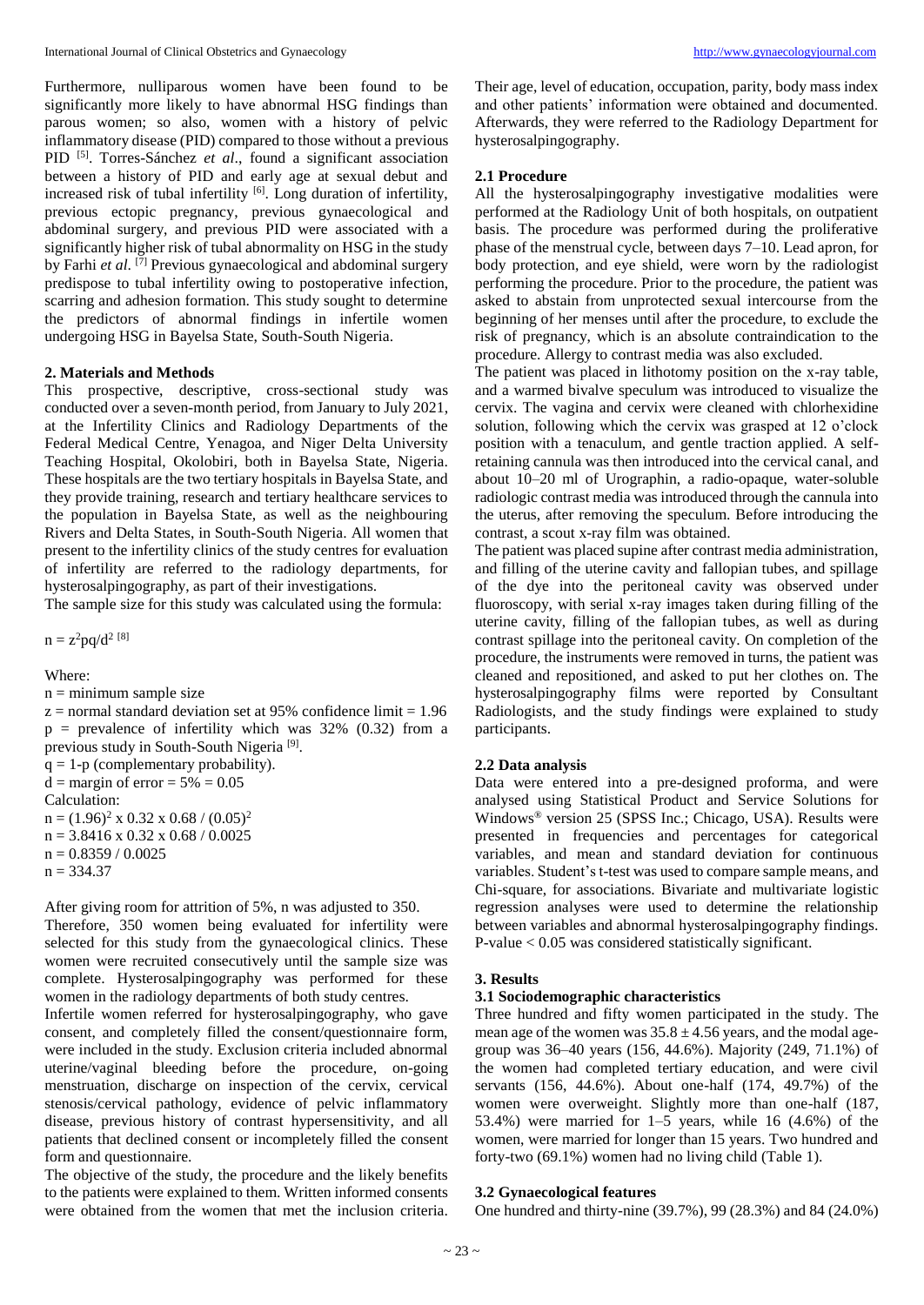women, were nulliparous, multiparous and primiparous, respectively. About 4 in 5 (273, 78%) women were being evaluated for secondary infertility, as shown in Table 2. Table 2 also shows that the most common gynaecological history among the women was history of induced abortion (215, 61.4%). Others included dysmenorrhoea (175, 50.0%), chronic pelvic pain (97, 27.7%) and pelvic inflammatory disease (84, 24.0%).

### **3.3 Hysterosalpingography findings**

There were abnormal hysterosalpingography findings in 271

(77.4%) women. The findings included tubal pathologies in 263 (75.1%) women, and uterine pathologies in 94 (26.9%) women. The most common uterine pathology was uterine fibroid (74, 21.1%), while tubal blockage was the most common tubal pathology, affecting 251, 71.7%, of the women (Figure 1). Both fallopian tubes were blocked in 109, 31.1% women, the left tube, in 79, 22.6% women, and the right tube, in 63, 18.0%, of the women (Figure 1). Hydrosalpinx (20, 5.7%) and peri-tubal adhesions (12, 3.4%) more commonly involved the right tube (Figure 1). Figures  $2 - 7$  shows findings on HSG.

**Table 1:** Sociodemographic characteristics

| <b>Characteristics</b>            | Frequency, $N = 350$         | Percentage (%) |  |  |  |  |
|-----------------------------------|------------------------------|----------------|--|--|--|--|
|                                   | Age group (years)            |                |  |  |  |  |
| $25 - 30$                         | 43                           | 12.3           |  |  |  |  |
| 31-35                             | 111                          | 31.7           |  |  |  |  |
| 36-40                             | 156                          | 44.6           |  |  |  |  |
| >40                               | 40                           | 11.4           |  |  |  |  |
| Mean age $\pm$ SD in years        | $35.8 \pm 4.56$              |                |  |  |  |  |
|                                   | <b>Educational level</b>     |                |  |  |  |  |
| Primary                           | 12                           | 3.4            |  |  |  |  |
| Secondary                         | 89                           | 25.4           |  |  |  |  |
| Tertiary                          | 249                          | 71.1           |  |  |  |  |
| Occupation                        |                              |                |  |  |  |  |
| $\overline{\text{Civil}}$ servant | 156                          | 44.6           |  |  |  |  |
| Professional                      | 36                           | 10.3           |  |  |  |  |
| Trader                            | 122                          | 34.9           |  |  |  |  |
| Unemployed                        | 36                           | 10.3           |  |  |  |  |
|                                   | <b>Body mass index</b>       |                |  |  |  |  |
| Normal                            | 79                           | 22.6           |  |  |  |  |
| Overweight                        | 174                          | 49.7           |  |  |  |  |
| Class I obesity                   | 85                           | 24.3           |  |  |  |  |
| Class II obesity                  | 12                           | 3.4            |  |  |  |  |
| Class III obesity                 | $\Omega$                     | $\mathbf{0}$   |  |  |  |  |
|                                   | Duration of marriage (years) |                |  |  |  |  |
| $1 - 5$                           | 187                          | 53.4           |  |  |  |  |
| $6 - 10$                          | 123                          | 35.1           |  |  |  |  |
| $11 - 15$                         | 24                           | 6.9            |  |  |  |  |
| >15                               | 16                           | 4.6            |  |  |  |  |
| Number of children                |                              |                |  |  |  |  |
| None                              | 242                          | 69.1           |  |  |  |  |
| $1 - 2$                           | 88                           | 25.1           |  |  |  |  |
| > 3                               | 20                           | 5.7            |  |  |  |  |
|                                   | <b>Residential location</b>  |                |  |  |  |  |
| <b>Bayelsa State</b>              | 313                          | 89.4           |  |  |  |  |
| Outside Bayelsa State             | 37                           | 10.6           |  |  |  |  |

|  | Table 2: Gynaecological features |  |
|--|----------------------------------|--|
|--|----------------------------------|--|

| <b>Characteristics</b>        | Frequency, $N = 350$            | Percentage $(\% )$ |  |  |
|-------------------------------|---------------------------------|--------------------|--|--|
| Parity                        |                                 |                    |  |  |
| Nulliparity                   | 139                             | 39.7               |  |  |
| Primiparity                   | 84                              | 24.0               |  |  |
| Multiparity                   | 99                              | 28.3               |  |  |
| Grand-multiparity             | 28                              | 8.0                |  |  |
|                               | <b>Type of infertility</b>      |                    |  |  |
| Primary                       | 77                              | 22.0               |  |  |
| Secondary                     | 273                             | 78.0               |  |  |
|                               | Duration of infertility (years) |                    |  |  |
| < 5                           | 246                             | 70.3               |  |  |
| $6-10$                        | 88                              | 25.1               |  |  |
| 11-15                         | 16                              | 4.6                |  |  |
| <b>Gynaecological history</b> |                                 |                    |  |  |
| Dysmenorrhoea                 | 175                             | 50.0               |  |  |
| Chronic pelvic pain           | 97                              | 27.7               |  |  |
| Pelvic inflammatory disease   | 84                              | 24.0               |  |  |
| Spontaneous abortion          | 36                              | 10.3               |  |  |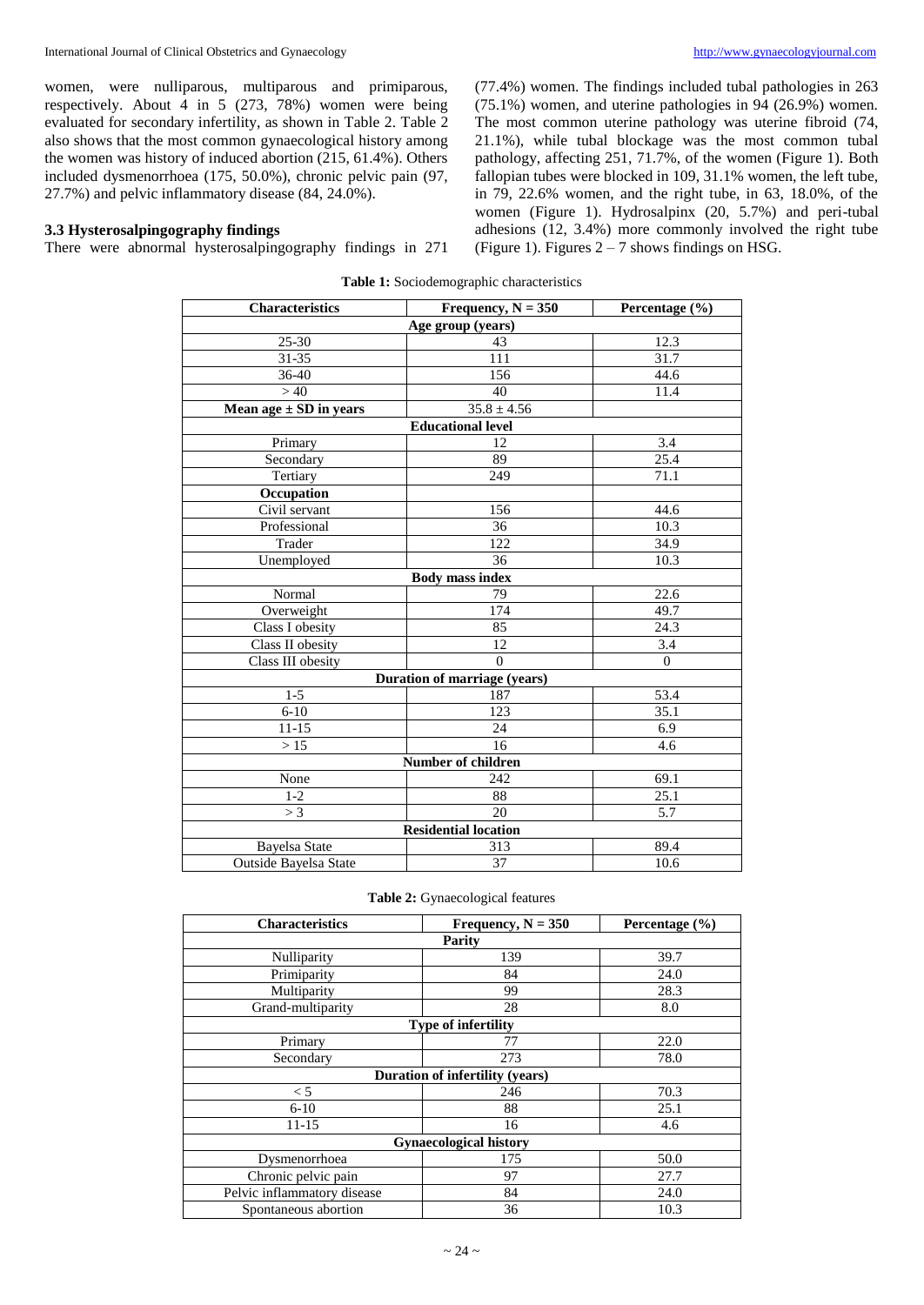| Induced abortion                        | 215 | 61.4 |  |  |  |  |
|-----------------------------------------|-----|------|--|--|--|--|
| Abnormal hysterosalpingography findings |     |      |  |  |  |  |
| 271<br>77.4                             |     |      |  |  |  |  |
| Tubal pathology                         | 263 | 75.1 |  |  |  |  |
| Uterine pathology                       | 94  | 26.9 |  |  |  |  |
| Fibroids                                | 74  | 21.1 |  |  |  |  |
| Intrauterine adhesions                  | 12  | 3.4  |  |  |  |  |
| Bicornuate uterus                       |     |      |  |  |  |  |
| Adenomyosis                             |     |      |  |  |  |  |



Fig 1: Tubal findings on hysterosalpingography



**Fig 2:** Tubes are not outlined, with no peritoneal contrast spill, suggestive of bilateral tubal occlusion



**Fig 3:** Capacious uterine cavity with bulging outline suggestive of uterine fibroids. Bilateral tubal patency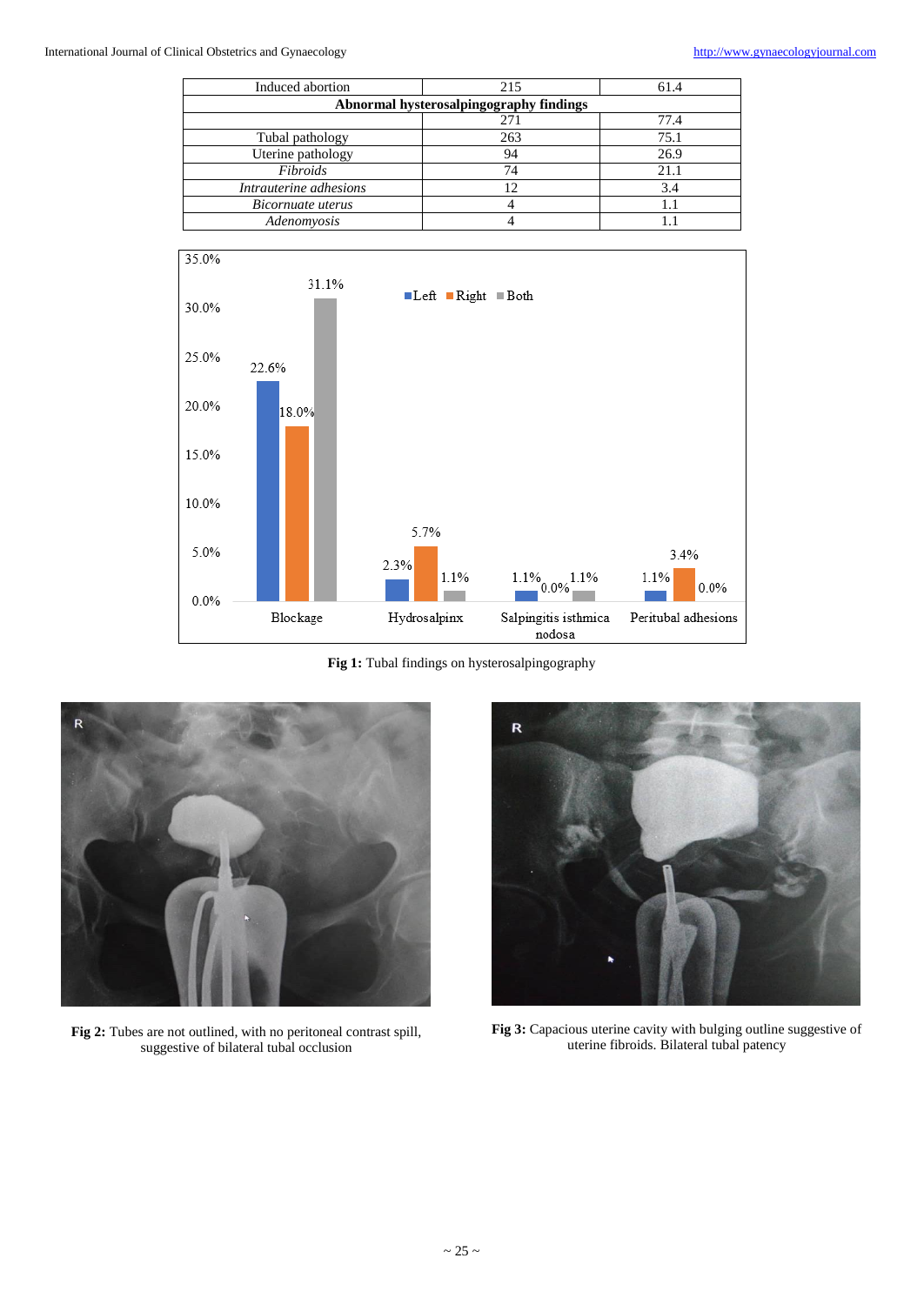

**Fig 4:** Capacious uterine cavity. Right tubal patency with free peritoneal spillage. Left tubal occlusion



**Fig 5:** Abnormally shaped moderately contracted uterine cavity, probably due to intrauterine adhesions. There is left hydrosalpinx and ipsilateral tubal occlusion. Right tubal patency

# **3.3 Relationship between sociodemographic characteristics and abnormal hysterosalpingography findings**

Age ( $\chi^2 = 16.45$ ; p=0.001), educational level ( $\chi^2 = 12.87$ ; p  $=0.002$ ), and occupation ( $\chi^2 = 73.99$ ; p=0.001), were sociodemographic characteristics that showed significant relationship with the occurrence of abnormal hysterosalpingography findings in the study population (Table 3). The odds of having an abnormal hysterosalpingography increased with advancing age. Women older than forty years were seven times more likely than those aged between 25-30 years (OR-7.13; p=0.001) to have abnormal hysterosalpingography findings. Women with secondary education were three times more likely than their counterparts with tertiary education (OR-3.73; p=0.001) to have an abnormal hysterosalpingography.

Table 3 further shows that while duration of marriage showed a significant relationship ( $\chi^2$  =31.11; p=0.001) with occurrence of abnormal hysterosalpingography findings, the number of living children a woman had, was not significantly related to abnormal hysterosalpingography findings ( $\chi^2$  = 4.43; p=0.112).



**Fig 6:** Only proximal aspect of the right fallopian tube is outlined without ipsilateral spillage suggestive of occlusion. The left is outlined with intraperitoneal smearing of contrast consistent with tubal patency



**Fig 7:** Enlarged uterus with rounded smooth filling defects, and no peritoneal spillage seen, in keeping with uterine fibroids with bilateral tubal occlusion

#### **3.4 Relationship between gynaecological features and abnormal hysterosalpingography findings**

The type  $(\chi^2 = 10.753; \text{ p=0.001})$  and duration  $(\chi^2 = 34.71;$ p=0.001) of infertility were significantly associated with the occurrence of abnormal hysterosalpingography findings among the women in the study population. Women with secondary infertility had an increased chance (OR–2.48; p=0.001) of having abnormal hysterosalpingography findings when compared to their counterparts with primary infertility. With increasing duration of infertility, the occurrence of abnormal hysterosalpingography findings increased. Sixty-nine-point five percent (171) of women with duration of infertility of less than five years had abnormal hysterosalpingography findings, and with duration of 6-10 years, this proportion increased to 95.5% (84). All (16) women with 11- 15 years of infertility had an abnormal hysterosalpingography finding. Induced abortion ( $\chi^2$  = 41.51; p=0.001) and chronic pelvic pain ( $\chi^2$  = 7.99; p=0.006) were also significantly associated with abnormal findings on hysterosalpingography. Parity was not significantly ( $\chi^2$  = 4.03; p=0.258) associated with abnormal hysterosalpingography findings in this study. These findings are shown in Table 4.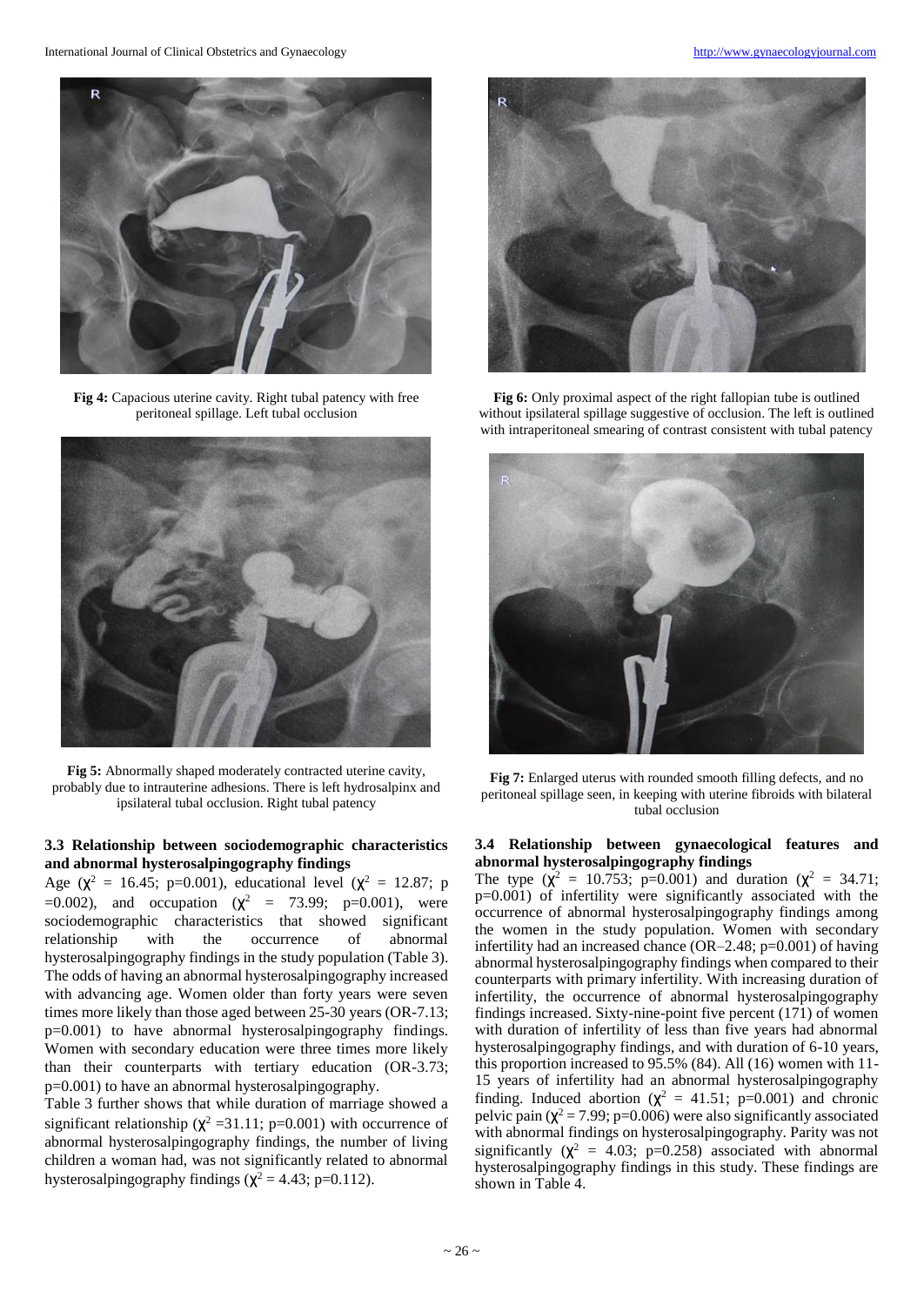**Table 3:** Relationship between sociodemographic characteristics and abnormal hysterosalpingography findings

| <b>Characteristics</b>    | <b>Hysterosalpingography</b> findings |                              |                          |                      | P-value |  |
|---------------------------|---------------------------------------|------------------------------|--------------------------|----------------------|---------|--|
|                           | <b>Abnormal</b>                       | <b>Normal</b>                | $\mathbf{X}^2$ (p-value) | Crude OR (95%CI)     |         |  |
| Age group (years)         |                                       |                              |                          |                      |         |  |
| $25 - 30$                 | 24(55.8)                              | 19 (44.2)                    |                          |                      |         |  |
| 31-35                     | 91 (82.0)                             | 20(18.0)                     | 16.45(0.001)             | $3.60(1.67-7.79)$    | 0.001   |  |
| 36-40                     | 120 (76.9)                            | 36(23.1)                     |                          | $2.64(1.30-5.35)$    | 0.007   |  |
| >40                       | 36(90.0)                              | 4(10.0)                      |                          | $7.13(2.16 - 23.55)$ | 0.001   |  |
|                           |                                       | <b>Educational level</b>     |                          |                      |         |  |
| Primary                   | 8(66.7)                               | 4(33.3)                      |                          | $0.74(0.22 - 2.53)$  | 0.626   |  |
| Secondary                 | 81 (91.0)                             | 8(9.0)                       | 12.87 (0.002)            | $3.73(1.71-8.12)$    | 0.001   |  |
| Tertiary                  | 182(73.1)                             | 67(26.9)                     |                          |                      |         |  |
|                           |                                       | Occupation                   |                          |                      |         |  |
| Civil servant             | 136 (87.2)                            | 20(12.8)                     | 73.99 (0.001)            | $0.85(0.27-2.66)$    | 0.780   |  |
| Professional              | 8(22.2)                               | 28 (77.8)                    |                          | $0.04(0.01-0.13)$    | 0.001   |  |
| Trader                    | 95 (77.9)                             | 27(22.1)                     |                          | $0.44(0.14-1.35)$    | 0.152   |  |
| Unemployed                | 32 (88.9)                             | 4(11.1)                      |                          | 1                    |         |  |
|                           |                                       | <b>Body mass index</b>       |                          |                      |         |  |
| Normal                    | 47 (59.5)                             | $\overline{32(40.5)}$        | 49.19 (0.001)            | 1                    |         |  |
| Overweight                | 162(93.1)                             | 12(6.9)                      |                          | 9.19 (4.39-19.24)    | 0.001   |  |
| Class I obesity           | 54 (63.5)                             | 31(36.5)                     |                          | $1.19(0.63 - 2.23)$  | 0.598   |  |
| Class II obesity          | 8(66.7)                               | 4(33.3)                      |                          | $1.36(0.38-4.91)$    | 0.637   |  |
|                           |                                       | Duration of marriage (years) |                          |                      |         |  |
| < 5                       | 124(66.3)                             | 63 (33.7)                    | $31.11a$ (0.001)         |                      |         |  |
| $6-10$                    | 111 (90.2)                            | 12(9.8)                      |                          | $4.70(2.41-9.17)$    | 0.001   |  |
| $11 - 15$                 | 20(83.3)                              | 4(16.7)                      |                          | $2.54(0.83 - 7.75)$  | 0.101   |  |
| >16                       | 16(100.0)                             | 0(0.0)                       |                          |                      |         |  |
| <b>Number of children</b> |                                       |                              |                          |                      |         |  |
| None                      | 194 (80.2)                            | 48 (19.8)                    | 4.43(0.112)              |                      |         |  |
| $1 - 2$                   | 61(69.3)                              | 27 (30.7)                    |                          | $0.56(0.32-0.97)$    | 0.039   |  |
| > 3                       | 16(80.0)                              | 4(20.0)                      |                          | $0.99(0.32 - 3.09)$  | 0.986   |  |

\*Statistically significant; <sup>a</sup>Fisher's exact was reported; Note-Category of variable in the shaded row was not included in the bivariate logistic regression analysis because the variable has no participants in that category.

**Table 4:** Relationship between gynaecological features and abnormal hysterosalpingography findings

| <b>Characteristics</b><br>Hysterosalpingography findings |            |                                 | Crude OR (95%CI)         | P-value             |       |  |
|----------------------------------------------------------|------------|---------------------------------|--------------------------|---------------------|-------|--|
|                                                          | Abnormal   | <b>Normal</b>                   | $\mathbf{X}^2$ (p-value) |                     |       |  |
|                                                          |            | Parity                          |                          |                     |       |  |
| Nulliparity                                              | 107(77.0)  | 32(23.0)                        | 4.03 (0.258)             | $1.34(0.54-3.32)$   | 0.531 |  |
| Primiparity                                              | 61(72.6)   | 23 (27.4)                       |                          | $1.06(0.41 - 2.74)$ | 0.903 |  |
| Multiparity                                              | 83(83.8)   | 16(16.2)                        |                          | $2.08(0.78-5.52)$   | 0.144 |  |
| Grand-multiparity                                        | 20(71.4)   | 8(28.6)                         |                          |                     |       |  |
|                                                          |            | <b>Type of infertility</b>      |                          |                     |       |  |
| Primary                                                  | 49 (63.6)  | 28 (36.4)                       |                          |                     |       |  |
| Secondary                                                | 222(81.3)  | 51(18.7)                        | 10.75(0.001)             | $2.48(1.43-4.33)$   | 0.001 |  |
|                                                          |            |                                 |                          |                     |       |  |
|                                                          |            | Duration of infertility (years) |                          |                     |       |  |
| < 5                                                      | 171 (69.5) | 75 (30.5)                       | $34.71a$ (0.001)         |                     |       |  |
| $6-10$                                                   | 84 (95.5)  | 4(4.5)                          |                          | $9.21(3.25-26.03)$  | 0.001 |  |
| $11 - 15$                                                | 16(100.0)  | 0(0.0)                          |                          |                     |       |  |
|                                                          |            | <b>Dysmenorrhoea</b>            |                          |                     |       |  |
| Yes                                                      | 123(70.3)  | 52 (29.7)                       | 10.22(0.001)             | $0.43(0.26-0.72)$   | 0.002 |  |
| N <sub>o</sub>                                           | 148 (84.6) | 27(15.4)                        |                          | 1                   |       |  |
|                                                          |            | Chronic pelvic pain             |                          |                     |       |  |
| Yes                                                      | 85 (87.6)  | 12(12.4)                        | 7.99(0.005)              | $2.55(1.31-4.97)$   | 0.006 |  |
| N <sub>0</sub>                                           | 186 (73.5) | 67(26.5)                        |                          |                     |       |  |
|                                                          |            | Pelvic inflammatory disease     |                          |                     |       |  |
| Yes                                                      | 61(72.6)   | 23 (27.4)                       | 1.46(0.226)              | $0.71(0.40-1.24)$   | 0.228 |  |
| N <sub>0</sub>                                           | 210 (78.9) | 56(21.1)                        |                          |                     |       |  |
| <b>Spontaneous abortion</b>                              |            |                                 |                          |                     |       |  |
| Yes                                                      | 20(55.6)   | 16(44.4)                        |                          | $0.31(0.15-0.64)$   | 0.001 |  |
| N <sub>0</sub>                                           | 251 (79.9) | 63(20.1)                        | 10.99(0.001)             | 1                   |       |  |
| <b>Induced abortion</b>                                  |            |                                 |                          |                     |       |  |
| Yes                                                      | 191 (88.8) | 24 (11.2)                       | 41.51 (0.001)            | $5.47(3.17-9.45)$   | 0.001 |  |
| N <sub>0</sub>                                           | 80(59.3)   | 55 (40.7)                       |                          | 1                   |       |  |

\*Statistically significant; <sup>a</sup> Fisher's exact was reported; Note: Category of variable in the shaded row was not included in the bivariate logistic regression analysis because the variable has no participants in that category.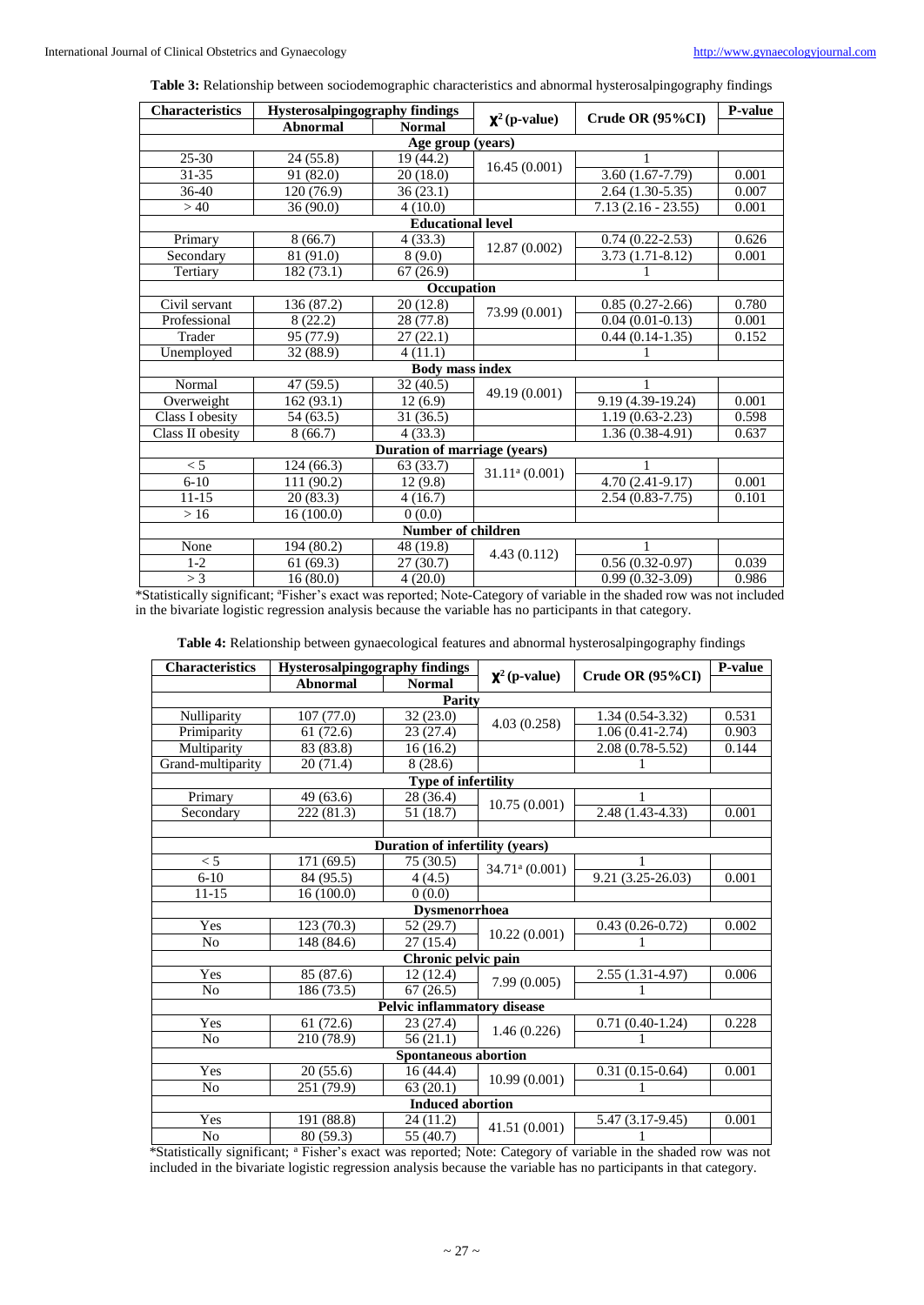**3.5 Predictors of abnormal hysterosalpingography findings**

Table 5 shows the outcome of the multivariate logistic regression analysis that uncovered the predictive model for abnormal hysterosalpingography findings in this study. Secondary level of education  $(OR - 5.97; p=0.007)$  and secondary infertility  $(5.27;$  p=0.001) remained significant variables associated with the occurrence of abnormal hysterosalpingography findings. Other significant variables included the duration of marriage  $(6 - 10)$ years: OR  $-4.36$ ; p=0.001), duration of infertility (6  $-10$  years: 6.94; p=0.001), and induced abortion  $(OR - 11.73; p=0.001)$ .

| Table 5: Predictors of abnormal hysterosalpingography findings |  |  |
|----------------------------------------------------------------|--|--|
|----------------------------------------------------------------|--|--|

| <b>Characteristics</b>                          | <b>AOR</b>                         | 95%CI for AOR                         | P-value                 |          |  |
|-------------------------------------------------|------------------------------------|---------------------------------------|-------------------------|----------|--|
|                                                 |                                    | Min                                   | <b>Max</b>              |          |  |
|                                                 |                                    | Age group (25-30 years)               |                         |          |  |
| 31-35                                           | 1.09                               | 0.73                                  | 1.64                    | 0.084    |  |
| 36-40                                           | 1.58                               | 0.14                                  | 2.67                    | 0.291    |  |
| >40                                             | 2.48                               | 0.64                                  | 6.10                    | 0.491    |  |
|                                                 |                                    | <b>Educational level (Tertiary)</b>   |                         |          |  |
| Primary                                         | 0.38                               | 0.06                                  | 3.26                    | 0.110    |  |
| Secondary                                       | 5.97                               | 2.99                                  | 11.47                   | $0.007*$ |  |
|                                                 |                                    | <b>Occupation</b> (Unemployed)        |                         |          |  |
| Civil servant                                   | 0.24                               | 0.10                                  | 5.68                    | 0.374    |  |
| Professional                                    | 0.13                               | 0.07                                  | 1.80                    | 0.349    |  |
| Trader                                          | 0.24                               | 0.19                                  | 16.04                   | 0.440    |  |
|                                                 |                                    | Number of children (None)             |                         |          |  |
| $1 - 2$                                         | 0.49                               | 0.01                                  | 4.17                    | 0.184    |  |
| >3                                              | 0.70                               | 0.14                                  | 3.91                    | 0.192    |  |
|                                                 |                                    | Type of infertility (Primary)         |                         |          |  |
| Secondary                                       | 5.27                               | 4.31                                  | 6.46                    | $0.001*$ |  |
|                                                 | Duration of marriage $(< 5$ years) |                                       |                         |          |  |
| $6-10$                                          | 4.36                               | 1.93                                  | 30.79                   | $0.001*$ |  |
| $11 - 15$                                       | 1.04                               | 0.46                                  | 7.21                    | 0.371    |  |
| $>16$                                           |                                    |                                       |                         |          |  |
|                                                 |                                    | Duration of infertility $(< 5$ years) |                         |          |  |
| $6 - 10$                                        | 6.94                               | 1.16                                  | 14.15                   | $0.001*$ |  |
| $11 - 15$                                       |                                    |                                       |                         |          |  |
|                                                 |                                    | Dysmenorrhoea (No)                    |                         |          |  |
| Yes                                             | $\overline{0.10}$                  | 0.01                                  | 2.05                    | 0.103    |  |
|                                                 |                                    | Chronic pelvic pain (No)              |                         |          |  |
| Yes                                             | 5.601                              | 0.92                                  | 33.98                   | 0.411    |  |
| Pelvic inflammatory disease (No)                |                                    |                                       |                         |          |  |
| Yes                                             | 0.83                               | 0.06                                  | 1.17                    | 0.175    |  |
| Spontaneous abortion (No)                       |                                    |                                       |                         |          |  |
| Yes                                             | 0.22                               | 0.03                                  | 0.41                    | $0.001*$ |  |
| Induced abortion (No)                           |                                    |                                       |                         |          |  |
| Yes                                             | 11.73                              | 3.71                                  | 37.08                   | $0.001*$ |  |
| <b>Body mass index (Normal)</b>                 |                                    |                                       |                         |          |  |
| Overweight                                      | 6.26                               | 0.32                                  | 47.15                   | 0.723    |  |
| Class I obesity                                 | 1.81                               | 0.67                                  | 10.13                   | 0.482    |  |
| Class II obesity                                | 0.38                               | 0.17                                  | 4.22                    | 0.127    |  |
| $\overline{11}$ $\overline{1}$<br>$\sim$ $\sim$ |                                    | 1.37                                  | $\cdot$ $\cdot$ $\cdot$ |          |  |

\*Statistically significant; <sup>a</sup>Fisher's exact was reported; Note – Category of variable in the shaded row was not included in the bivariate logistic regression analysis because the variable has no participants in that category.

#### **4. Discussion**

Abnormal findings on hysterosalpingography can be classified as uterine and tubal. Uterine abnormalities include congenital abnormalities, polyps, fibroids, adenomyosis and intrauterine adhesions. Tubal abnormalities are tubal blockage, hydrosalpinx, salpingitis isthmica nodosum, polyps, and peritubal adhesions. Certain patient-related factors may predict the possible presence of one or more of these abnormalities in a woman being evaluated for infertility. This study sought to evaluate these predictive factors. Our study revealed that age, educational level, duration of marriage, type and duration of infertility, induced abortion and chronic pelvic pain significantly increased the chances of an abnormal finding on hysterosalpingography.

The mean age of the women in this study was  $35.8 \pm 4.56$  years, with the highest number of infertile women within the age range of 36-40 years. Other studies within and outside Nigeria have reported similar mean age and/or age range [10-16]. In our study, the chance of having an abnormal hysterosalpingography

increased with increasing patients' age. This is consistent with the findings of previous studies  $[10, 14, 17, 18]$ , but in contrast with the reports of some other authors, who reported that age showed no significant association with abnormal hysterosalpingography findings <sup>[19-21]</sup>. Ovarian reserve diminishes with increasing age; there is therefore, an increased risk of female infertility, and abnormal hysterosalpingography findings with increasing age. Women with secondary education were three times more likely to have an abnormal hysterosalpingography compared to other women in this study. The reason for this finding is not very clear. However, the period of secondary education coincides with the age of sexual debut for the majority of young girls in our environment. Unsafe sexual practices, common in this age group, may result in unwanted pregnancy, and consequently, unsafe abortion, given our restrictive abortion laws. Unsafe abortion predisposes to pelvic inflammatory disease, which consequently leads to tubal or uterine factor infertility. In addition, the more educated a woman is, the more likely she is, to practice safe sex,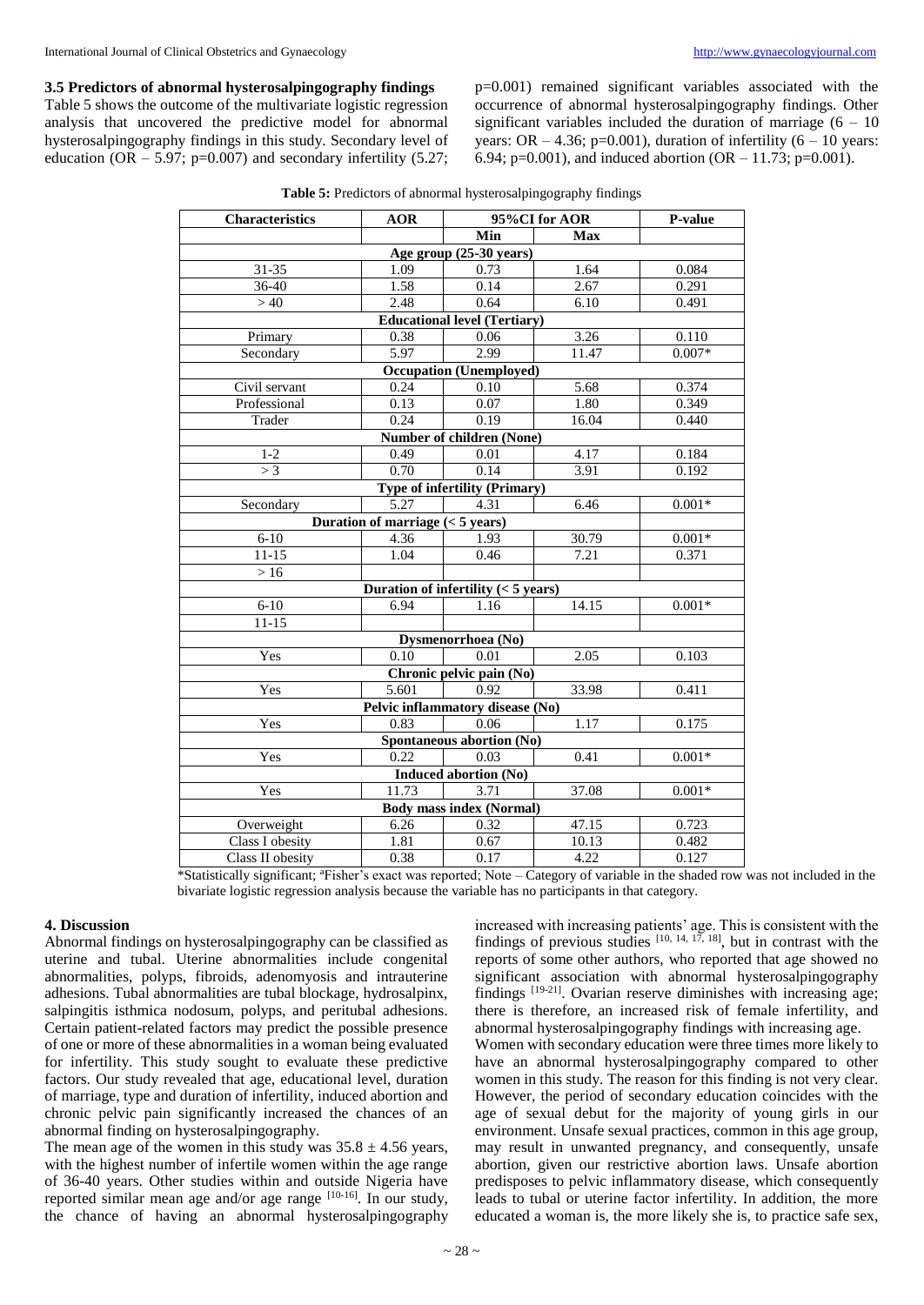with positive health-seeking behaviour.

Duration of marriage, type and duration of infertility, showed significant relationship with the occurrence of abnormal findings on hysterosalpingography in this study. The duration of marriage and duration of infertility often positively correlate with the age of the woman, and increasing age is associated with a high rate of infertility, and consequently, abnormal findings on infertility, and consequently, abnormal findings on hysterosalpingography. With increasing duration of infertility therefore, the occurrence of abnormal hysterosalpingography findings increases. This corroborates the observation of a previous study in the study centres <sup>[17]</sup>. Factors contributing to the relationship between duration of marriage, type and duration of infertility, and abnormal hysterosalpingography findings, include post-abortion and puerperal sepsis, postoperative infections, sexually transmitted infections and pelvic inflammatory disease that may complicate induced abortions, as observed in a previous study <sup>[17]</sup>. In contrast, Toufig *et al*. reported that there was no relationship between type of infertility and abnormal hysterosalpingography findings [19].

In our study, induced abortion significantly increased the chances of an abnormal finding on hysterosalpingography. This is in consonance with the observations of Igoh *et al*., [14] and Egbe *et al*., [20] where induced abortion showed correlation with abnormal hysterosalpingography findings. This is explained by the fact that post-abortion sepsis and pelvic inflammatory disease can complicate induced abortion, especially if unsafe. In as much as multivariate logistic regression did not show a correlation between pelvic inflammatory disease and increased chances of abnormal hysterosalpingography findings in our study, the presence of chronic pelvic pain significantly increased the chances of abnormal hysterosalpingography findings. The women with a history of chronic pelvic pain in this study may have had pelvic inflammatory disease which did not present with the classic clinical features, as one of the major causes of chronic pelvic pain is pelvic inflammatory disease. Pelvic inflammatory disease has been documented by previous studies to be significantly related to tubal factor infertility [19, 22-25].

The strength of this study lies in the fact that it was a two-centre prospective, descriptive, cross-sectional study. Only two Consultant Radiologists performed the hysterosalpingography in this study, thereby reducing the risk of performance bias, and increasing the validity of the study findings. This study is limited by the fact that it is hospital-based. Larger scale, high powered studies are recommended.

# **5. Conclusion**

Our study established that the predictors of abnormal findings on hysterosalpingography were secondary level of education, secondary infertility, duration of marriage, duration of infertility and induced abortion. Attempts to modify these features will help reduce abnormal findings on hysterosalpingography.

# **Acknowledgement**

We appreciate all the patients and staff of both health institutions for the roles they played in making this research successful. Dr. Adedotun Daniel Adesina is also appreciated for analysing the data for this study.

#### **Source of funding**

The research was funded by the authors.

#### **Conflict of interest**

The authors declare that there are no conflicts of interest.

# **Authors' contributions**

EKK wrote the research protocol, carried out hysterosalpingography, reported hysterosalpingography films. And collected data. PCO conceptualised the research topic, collated data, wrote the methodology, results, discussion and the first draft of the manuscript. AEU wrote the introduction, and contributed to writing the methodology. IJA managed literature searches. JUU reported hysterosalpingography films. All the authors read and approved the final manuscript.

#### **Ethical approval**

The research work was examined and approved by the Research and Ethics Committees of the hospitals.

#### **6. References**

- 1 Zafarani F, Ghaffari F, Ahmadi F, Soleimani Mehranjani M, Shahrzad G. Hysterosalpingography in the assessment of proximal tubal pathology: a review of congenital and acquired abnormalities. Br J Radiol. 2021 Jun 1;94(1122):20201386.
- 2 Roest I, van Welie N, Mijatovic V, Dreyer K, Bongers M, Koks C*, et al.* Complications after hysterosalpingography with oil- or water-based contrast: results of a nationwide survey. Hum Reprod Open. 2020;2020(1):hoz045.
- 3 Onyangunga DC, Moodley J. Hysterosalpingography evaluation of human immunodeficiency virus-infected and uninfected infertile women. SA J Radiol [Internet]. 2020 Mar 24 cited. 2022 Mar 30;24(1):1767. Available from: https://www.ncbi.nlm.nih.gov/pmc/articles/PMC7136796/
- 4 Bello TO. Tubal abnormalities on hysterosalpingography in primary and secondary infertility. West Afr J Med. 2006 Jun;25(2):130-3.
- 5 Ukweh O, Okeke C, Oku A. Influence of induced abortion on tubal findings in hysterosalpingography among women with infertility in Calabar, Nigeria. West Afr J Radiol. 2019 Jan 1;26(2):127.
- 6 Torres-Sánchez L, López-Carrillo L, Espinoza H, Langer A. Is induced abortion a contributing factor to tubal infertility in Mexico? Evidence from a case-control study. BJOG Int J Obstet Gynaecol. 2004 Nov;111(11):1254-60.
- 7 Farhi J, Oron G, Orbach S, Levran D, Barkat J, Tzelnick S, *et al.* A previous caesarean section is not a risk factor for tubal abnormalities in the infertile population. J Obstet Gynaecol J Inst Obstet Gynaecol. 2018 May;38(4):466-9.
- 8 Araoye MO. Subjects Selection. In: Research Methodology with statistics for Health and Social sciences. Ilorin. Nathadex publishers, 2003, 115-129.
- 9 Odunvbun WO, Oziga DV, Oyeye LO, Ojeogwu CL. Pattern of infertility among infertile couple in a secondary health facility in Delta State, South South Nigeria. Trop J Obstet Gynaecol [Internet]. 2018 Jan 9 [cited 2022 Mar 5];35(3):244. Available from: https://www.tjogonline.com/article.asp?issn=0189-

5117;year=2018;volume=35;issue=3;spage=244;epage=248

;aulast=Odunvbun;type=0 10 Aduayi OS, Akanbi GO, Akintayo AA, Aduayi VA. Hysterosalpingography findings among women presenting for gynecological imaging in Ado-Ekiti, South western Nigeria. Int J Reprod Contracept Obstet Gynecol [Internet]. 2017 Jan 5 cited. 2022 Mar 5;5(6):1906-11. Available from:

https://www.ijrcog.org/index.php/ijrcog/article/view/1242

11 Okafor CO, Okafor CI, Okpala OC, Umeh E. The pattern of hysterosalpingographic findings in women being